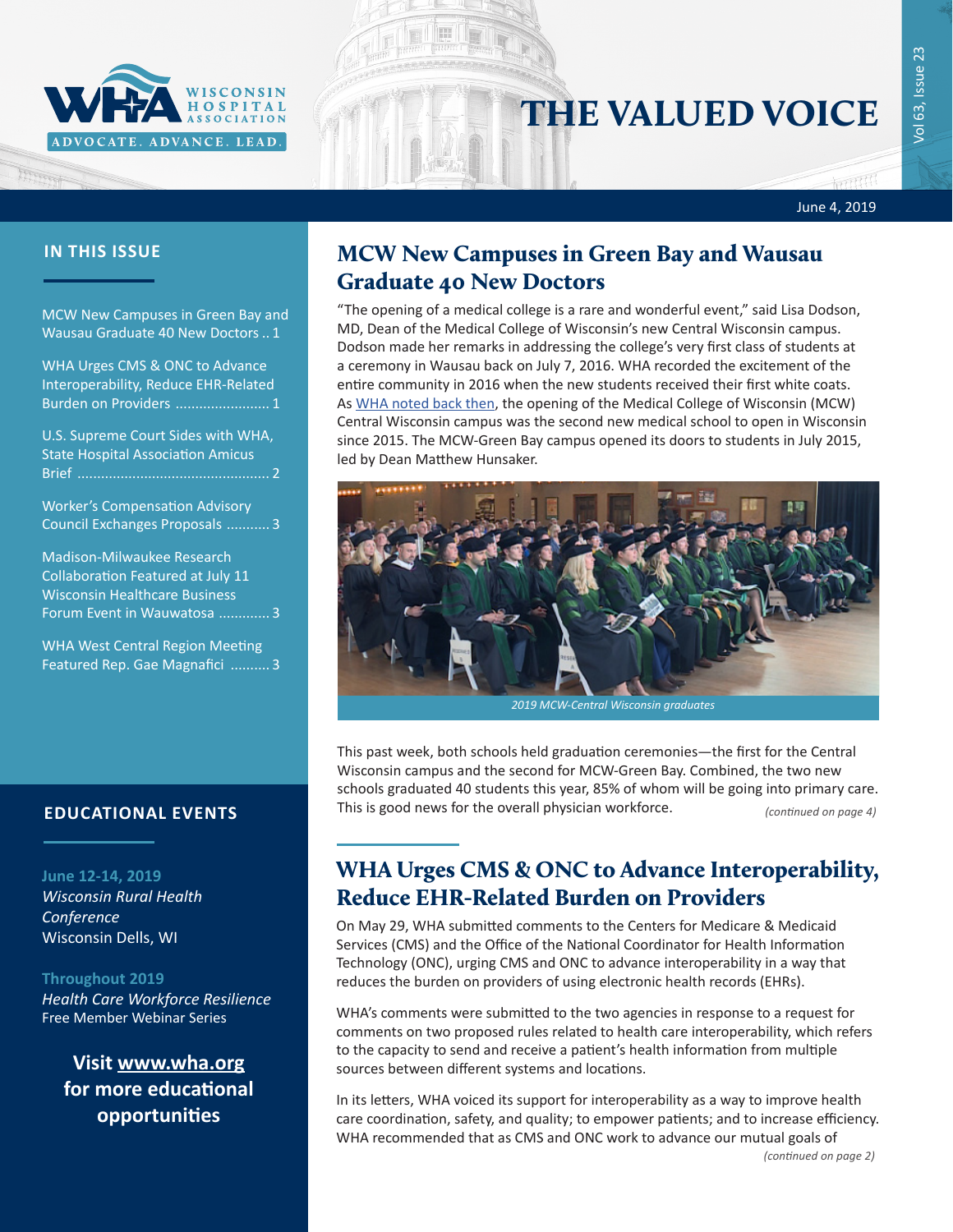<span id="page-1-0"></span>interoperability, they do so in a way that reduces the burden on providers of using EHRs and aligns mandated EHR use with provider workflow and patient need.

"Because regulatory burden creates additional health care costs and limits provider productivity, reducing EHR-related burden on physicians and hospitals is a priority for WHA," the two letters say. "We believe that [CMS and ONC] should minimize EHRrelated regulatory burdens and ensure that any additional EHR investments, additional time spent using EHR technology, or adjustments to workflow that are necessary to comply with regulatory requirements are outweighed by health care cost savings and improvements in patient outcomes."

Highlights of the two WHA letters include the following recommendations to CMS and ONC:

- WHA urged CMS not to finalize its proposal to amend the hospital, psychiatric hospital, and critical access hospital Conditions of Participation to require such hospitals to send patient event notifications for admission, discharge, and transfer. The proposed mandate would create significant burden for hospitals without meaningfully improving health care quality, safety, and efficiency.
- While WHA supported CMS' intention to promote adequate pathways for sharing administrative data by health care insurers, the proposed 2020 effective date for CMS' proposals to require insurer data-sharing may be too aggressive to ensure payers have sufficient time to be able to share such data safely and securely.
- WHA urged ONC not to mandate that hospitals and other health care providers disclose price information and instead urged ONC to work together with insurers and providers to determine the best way to bring price information to consumers in a way that improves access to health care in a free market.

### See [WHA's comment letter to CMS](https://www.wha.org/WisconsinHospitalAssociation/media/WHACommon/CommentLetters/2019-Comments-on-CMS-Proposed-Interoperability-Rule6-3.pdf), [WHA's comment letter to ONC](https://www.wha.org/WisconsinHospitalAssociation/media/WHACommon/CommentLetters/2019-Comments-on-ONC-Proposed-Interoperability-Rule6-3.pdf), and [the CMS proposed rule](https://www.govinfo.gov/content/pkg/FR-2019-03-04/pdf/2019-02200.pdf).

For more information, contact WHA Assistant General Counsel [Andrew Brenton](mailto:abrenton@wha.org) at 608-274-1820.

## U.S. Supreme Court Sides with WHA, State Hospital Association Amicus Brief



On June 3, the United States Supreme Court held in a 7-1 decision that the U.S. Department of Health & Human Services (HHS) illegally changed a 2012 Medicare reimbursement formula when it failed to utilize public notice and comment procedures prior to making the change.

In December, WHA joined several other state hospital associations in submitting a joint amicus brief to the Court. The brief argued that notice and comment procedures are an essential component of administration of the Medicare program and that the change was material, substantive, and had nationwide impact.

"Without notice-and-comment, [HHS] may fail to fully understand the range of consequences that a rule change will have on hospitals," wrote Attorney Chad Golder, Munger, Tolles & Olson LLP, in the joint hospital association brief.

Justice Gorsuch delivered the opinion of the Court and was highly critical of HHS' decision to substantively change Medicare payment policy through its website rather than utilizing the notice and comment procedures Congress had specified.

"In 2014, the government revealed a new policy on its website that dramatically—and retroactively—reduced payments to hospitals serving low-income patients," wrote Justice Gorsuch. "Because affected members of the public received no advance warning and no chance to comment first, and because the government has not identified a lawful excuse for neglecting its statutory notice-and-comment obligations, we agree with the court of appeals that the new policy cannot stand."

Justice Gorsuch was also critical of the Government's argument that notice-and-comment processes are onerous and would stymy administration of the Medicare program.

"The government warns that providing the public with notice and a chance to comment on all Medicare interpretive rules, like those in its roughly 6,000-page 'Provider Reimbursement Manual,' would take 'many years' to complete," wrote Justice Gorsuch. "Not only has the government failed to document any draconian costs associated with notice and comment, it also has neglected to acknowledge the potential countervailing benefits. Notice and comment gives affected parties fair warning of potential changes in the law and an opportunity to be heard on those changes—and it affords the agency a chance to avoid errors and make a more informed decision."

Contact WHA General Counsel [Matthew Stanford](mailto:mstanford@wha.org) at 608-274-1820 for more information about the decision.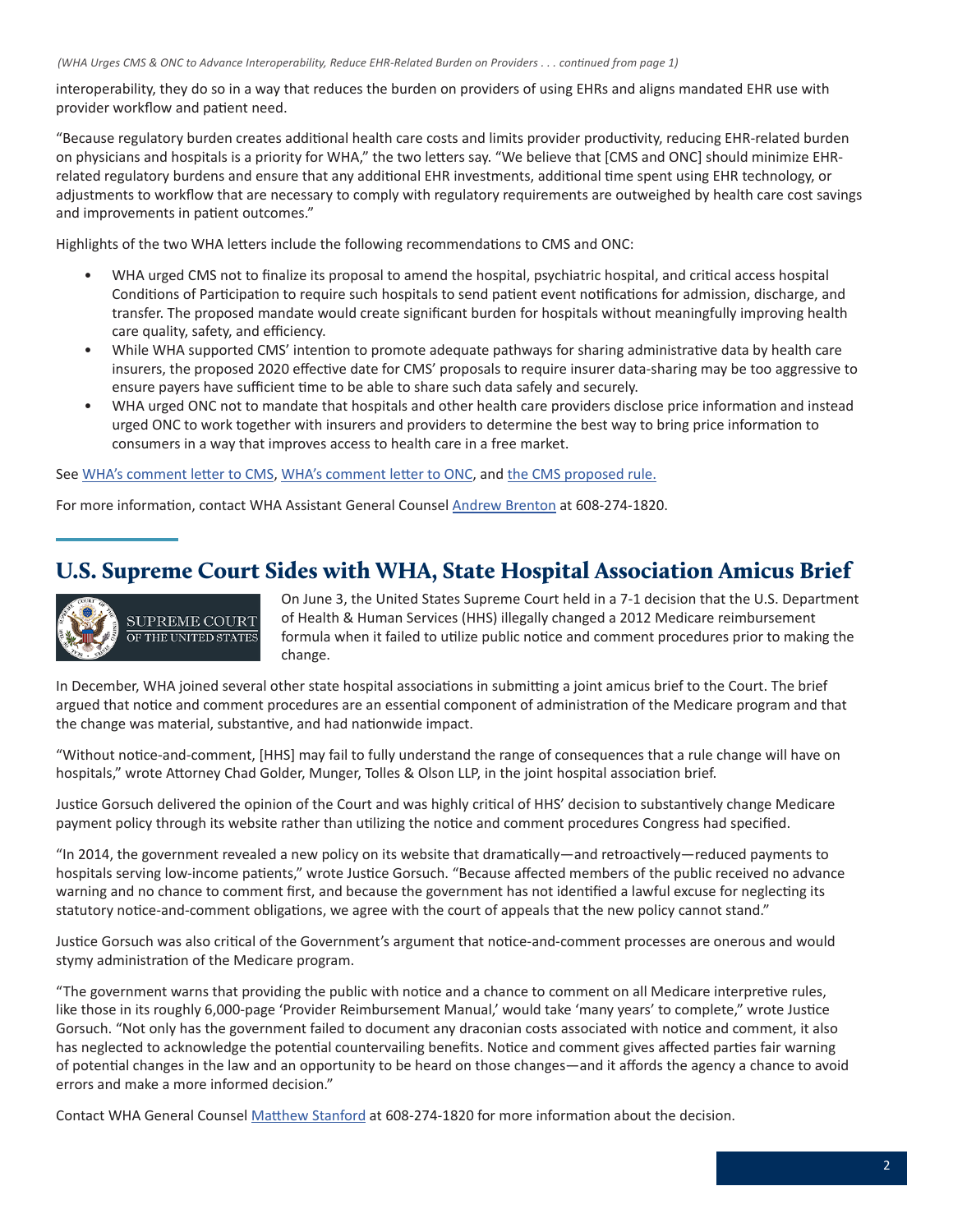## <span id="page-2-0"></span>Worker's Compensation Advisory Council Exchanges Proposals

On May 23, the Worker's Compensation Advisory Council (WCAC) took the first step toward the development of a worker's compensation package to send to the Legislature. Proposals were exchanged by the [labor](https://dwd.wisconsin.gov/wc/councils/wcac/pdf/WCACLaborProposals5-23-2019.pdf) and [management](https://dwd.wisconsin.gov/wc/councils/wcac/pdf/WCACManagement5-23-2019.pdf) contingents of the WCAC. Labor also submitted a [second proposal](https://dwd.wisconsin.gov/wc/councils/wcac/pdf/WCACLaborProposalsOpioids5-23-2019.pdf) focused on opioid treatment.

WHA co-authored a [joint letter](https://www.wha.org/WisconsinHospitalAssociation/media/WHACommon/CommentLetters/2019Letter-WCAC-liaisons-5-29.pdf) from the coalition of Health Care Liaisons to the WCAC and was invited to discuss concerns with the WCAC at their May 30 meeting.

The most concerning proposal involves the worker's compensation fee dispute resolution process. The proposal not only has the potential to put downward pressure on reimbursement for worker's compensation services, but could also be a first step toward a government rate setting structure for worker's compensation. The proposed change would move from the current practice of comparing charges for worker's compensation services to a system that would compare worker's compensation services to general negotiated rates. As stated in the coalition letter, this is an unnecessary change that would set up a false and unfavorable comparison for providers. WHA has successfully defeated previous attempts to move Wisconsin's successful worker's compensation program to a fee schedule structure. While the new proposal falls short of an outright fee schedule, it is an inadvisable threat to the solid worker's compensation system in place today.

The WCAC reconvenes June 25 and has stated its intent to finalize a joint (labor and management) proposal by the end of the month. WHA will continue to monitor and report on developments.

For more information about the WCAC, contact WHA Vice President of Public Policy [Lisa Ellinger.](mailto:lellinger@wha.org)

## Madison-Milwaukee Research Collaboration Featured at July 11 Wisconsin Healthcare Business Forum Event in Wauwatosa

WHA members are encouraged to attend this Wisconsin Healthcare Business Forum event on July 11. The panel discussion will detail a research partnership between the Medical College of Wisconsin and the Morgridge Institute for Research. [Additional information and registration](https://wishealthbizforum.com/event/tech-council-innovation-network-milwaukee-luncheon/) are available.



## WHA West Central Region Meeting Featured Rep. Gae Magnafici

Members of WHA's West Central Region welcomed Rep. Gae Magnafici to its meeting at Amery Hospital & Clinic on May 23, which was hosted by Amery Hospital CEO Deb Rudquist. Rep. Magnafici worked as a nurse in many different settings throughout her career and said these experiences motivated her to run for the state Assembly so she could make a difference on issues, including health care. Some of the health-related legislation she has worked on in her first legislative session include changing the number of training hours required to become a certified nursing assistant, eliminating the expiration date for the Interstate Medical Licensure Compact, and licensure of dental therapists. The hospital CEOs who attended were able to directly share with Rep. Magnafici some of the challenges and issues they face as rural hospital leaders.

WHA's Director of Federal and State Affairs Jon Hoelter presented information on current issues that WHA is working on with the state Legislature and U.S. Congress. Those issues include the state budget and Medicaid funding, surprise billing, site neutral payments, dental access, and the 340B program.

Following the presentation, the region members discussed recent developments with Health Professional Shortage Area (HPSA) designations. Recent re-drawing of HPSA boundaries has moved some of the region's hospitals out of HPSAs, and they are working with the Wisconsin Department of Health Services to resolve this issue. Also discussed were issues around rural health clinic reimbursement of dental care, and expansion of telehealth to provide better access to services such as behavioral health.

WHA regional in-person meetings provide a valuable connection point between WHA staff and their members throughout the state. For more information on the West Central Region, contact region liaison WHA Vice President for Policy Development [Laura Rose.](mailto:lrose@wha.org)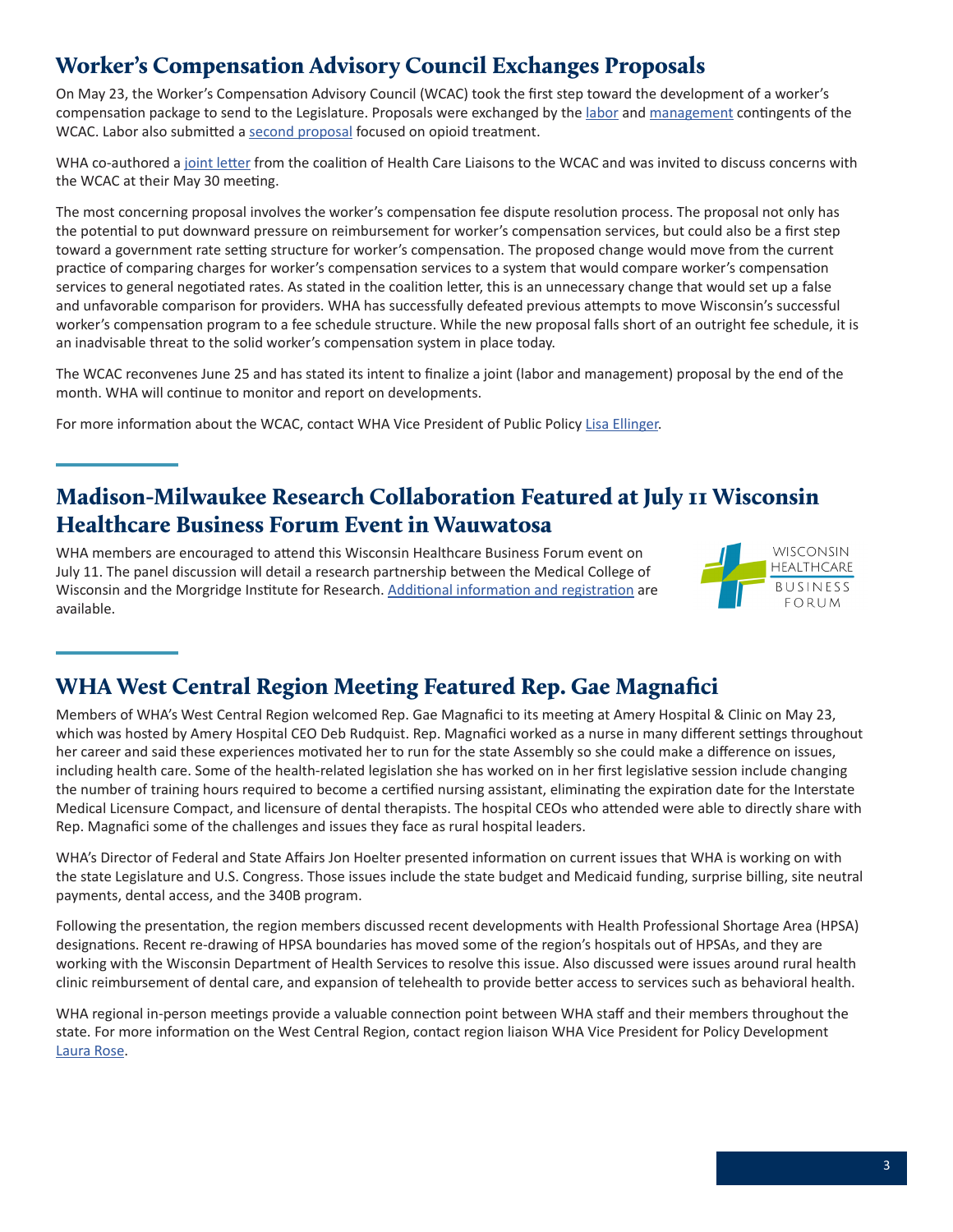*(MCW New Campuses in Green Bay and Wausau Graduate 40 New Doctors . . . continued from page 1)*

The impetus for the two new schools was largely based on the key findings of WHA's seminal physician workforce report, *"[100 Physicians a Year: An Imperative for Wisconsin.](https://www.wha.org/WisconsinHospitalAssociation/media/WHA-Reports/2011physicianreport.pdf)"* The report found that 86 percent of physicians who grew up in Wisconsin, attended medical school in Wisconsin, and completed their residency in Wisconsin, ultimately stayed in Wisconsin to practice.

The creation of the medical schools was only one part of a multi-pronged approach to meeting the future workforce needs in Wisconsin. In addition, Wisconsin has also made significant progress expanding medical school class size at the University of Wisconsin School of Medicine and Public Health (UWSMPH), which has gradually increased the class size of their program, the Wisconsin Academy of Rural Medicine (WARM), since its inception in 2007. These programs are having a positive impact and provide an important component—Wisconsin students graduating from a Wisconsin Medical School—of WHA's 'Grow Our Own' equation.



*2019 MCW-Green Bay graduates*

In addition to increasing class size, the next step to keep physicians in Wisconsin is to create residencies right here in Wisconsin. Over the past four years, WHA has worked closely with the Administration and the Wisconsin Legislature to create matching grant funding for new residency programs and to expand existing programs. Physician education is resource intensive, and while



the state matching grants help defray some of the expenses, they do not cover all the costs associated with supporting a residency or a clinical rotation.

On this part of the equation—creating residencies we are also making strides. Of the 40 graduates this year from the new MCW campuses, 17 or 43%, will do their residency in Wisconsin, a rate that

exceeds the state's historical trend. Further, 15 of those 17 graduates grew up in Wisconsin—again an important part of keeping physicians in Wisconsin.

However, that still means that over half of the graduates, some of whom also hail from Wisconsin, will leave for opportunities elsewhere. Good public policy like the Graduate Medical Education (GME) matching grants has created more residencies for these students, and if Wisconsin is successful in continuing to expand these programs, the number of new doctors staying in Wisconsin should continue to increase. Obtaining a residency position in the Wisconsin pipeline is a competitive process with an average of ten applicants for each open position; the demand for residency positions outweighs the supply. Examples from new GME residency programs in high-demand primary care specialties highlight the issue:

- One new matching grant-supported Family Medicine residency in the St. Croix Valley with five available positions received more than 1,000 applications;
- A new MCW Central Wisconsin Psychiatry residency program created with the help of a GME grant received more than 800 applications for three positions; and,
- The new MCW Northeast Wisconsin Psychiatry program, also supported through a GME grant, received more than 1,000 applications for four positions.

"The fact that Wisconsin has 40 new doctors graduating this year from these two campuses is a tremendous accomplishment, thanks to the partnership and hard work of many stakeholders," said Eric Borgerding, President/CEO of WHA. "We are on the right track toward meeting our goals for increasing the number of physicians in Wisconsin. Sustaining and accelerating the progress made through programs like the WHA-created GME grants is essential to this goal, so we can continue the proud tradition and support of high-quality health care here in Wisconsin."

Indeed, the new doctors graduating from Wisconsin medical schools this past week were inspired by their school leaders to strive for excellence in taking on the challenges of health care in their communities and beyond. "Society needs you," Dodson told the Central Wisconsin campus graduates. "We know you'll make us proud," Hunsaker said, speaking to the graduates during the ceremony in Green Bay. "We hope your endurance, determination and devotion are the fuel for the fire of medicine that burns brightly here today."

Joe Kerschner, MD, Dean of the School of Medicine and Executive Vice President for MCW, led the graduates in reciting the Physician's Pledge, beginning with the solemn pledge to dedicate their lives to the service of humanity. Kerschner reminded

*(continued on page 5)*